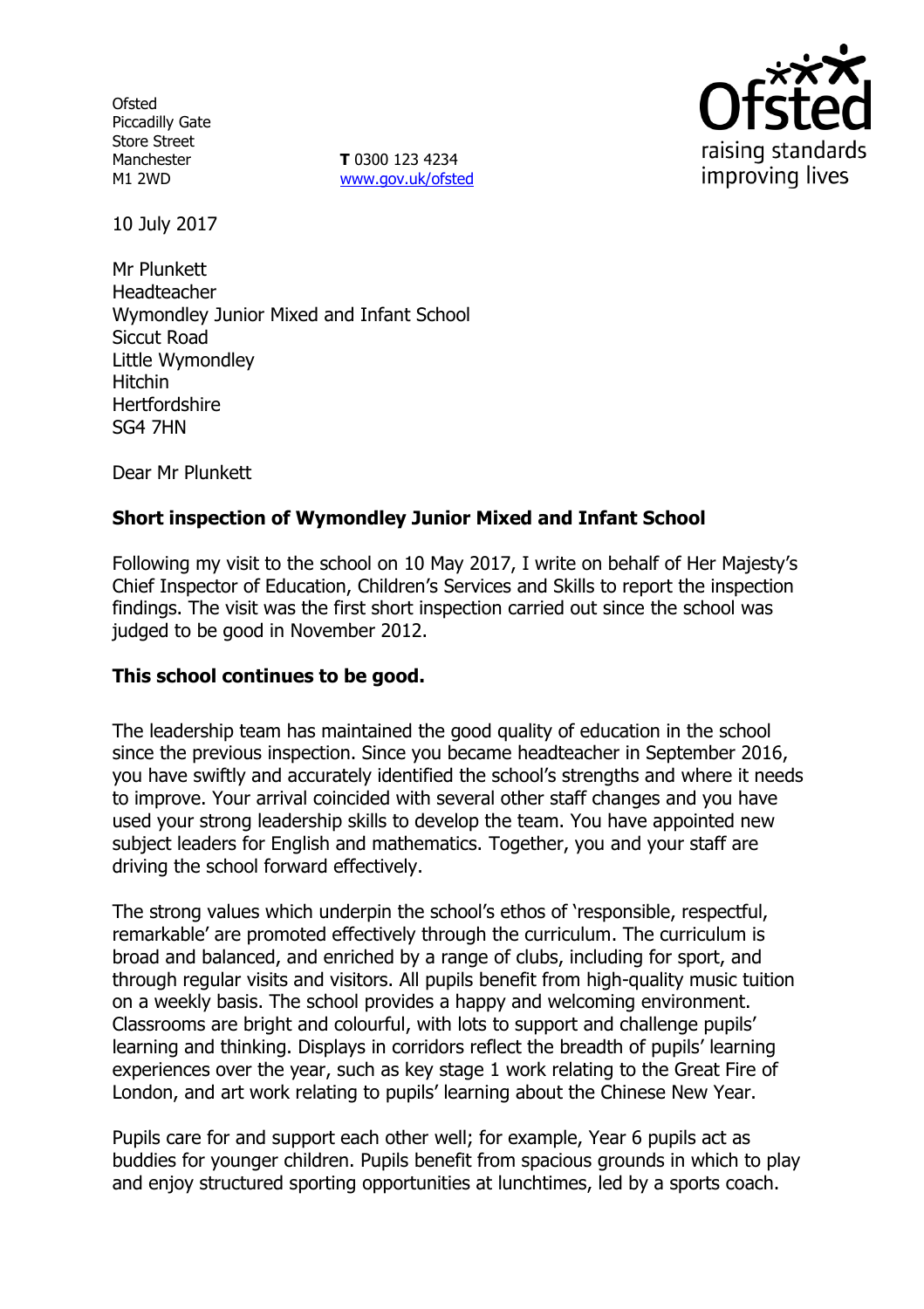

Parents convey a high level of satisfaction, and many are particularly complimentary about your effective leadership. They recognise improvements made since your arrival and value the regular opportunities you provide for contact because you are always in the playground before and after school. As one parent commented, this 'is a sunny, happy school'. Staff also rate your leadership highly, they enjoy working at the school and are proud to do so.

Governors have supported you effectively in introducing new initiatives. They visit the school regularly to find out things for themselves. They use the school improvement plan and your headteacher's reports to monitor, evaluate and review the work of the school. They have a good understanding of the school's strengths and areas for improvement.

You have ensured that the new leaders for mathematics and English have benefited from appropriate training, both from yourself and through support from local authority advisers. Leaders in turn have provided training for all staff to support them to implement new approaches to the teaching of mathematics and English. These approaches are leading to more consistently good teaching and learning, which is impacting positively on the progress and attainment of pupils across the school.

## **Safeguarding is effective.**

There is a strong culture of safeguarding pupils. All aspects of safeguarding have a high priority. All staff and governors recognise their responsibility to ensure that pupils are kept safe and secure, as well as learning how to keep themselves safe. Systems for ensuring that safeguarding arrangements are fit for purpose are highly organised and efficient.

All the necessary checks are made on staff prior to them taking up their appointments. Since September 2016, new fencing has been put in place together with renewed entry systems and security cameras in order to increase site security. Leaders and governors ensure that staff are kept up to date with all the required training and information, including the 'Prevent' duty. Prominently displayed information means that all staff and visitors know the procedures for reporting any concerns they may have. Staff know pupils very well and are quick to identify concerns, which are swiftly investigated.

Pupils who I met during my visit said they felt very safe, 'because everyone knows us, is kind and teachers know us well'. They have a good understanding of different kinds of bullying, including cyber bullying. Pupils were very keen to tell me how bullying and name-calling are extremely rare because everyone gets on so well. They are confident that if they do have concerns, an adult will sort these out. Pupils describe how the school helps them to understand how to stay safe when using the internet and how 'Hector the dolphin' protects them.

### **Inspection findings**

My first key line of enquiry for the inspection was attendance. This is because in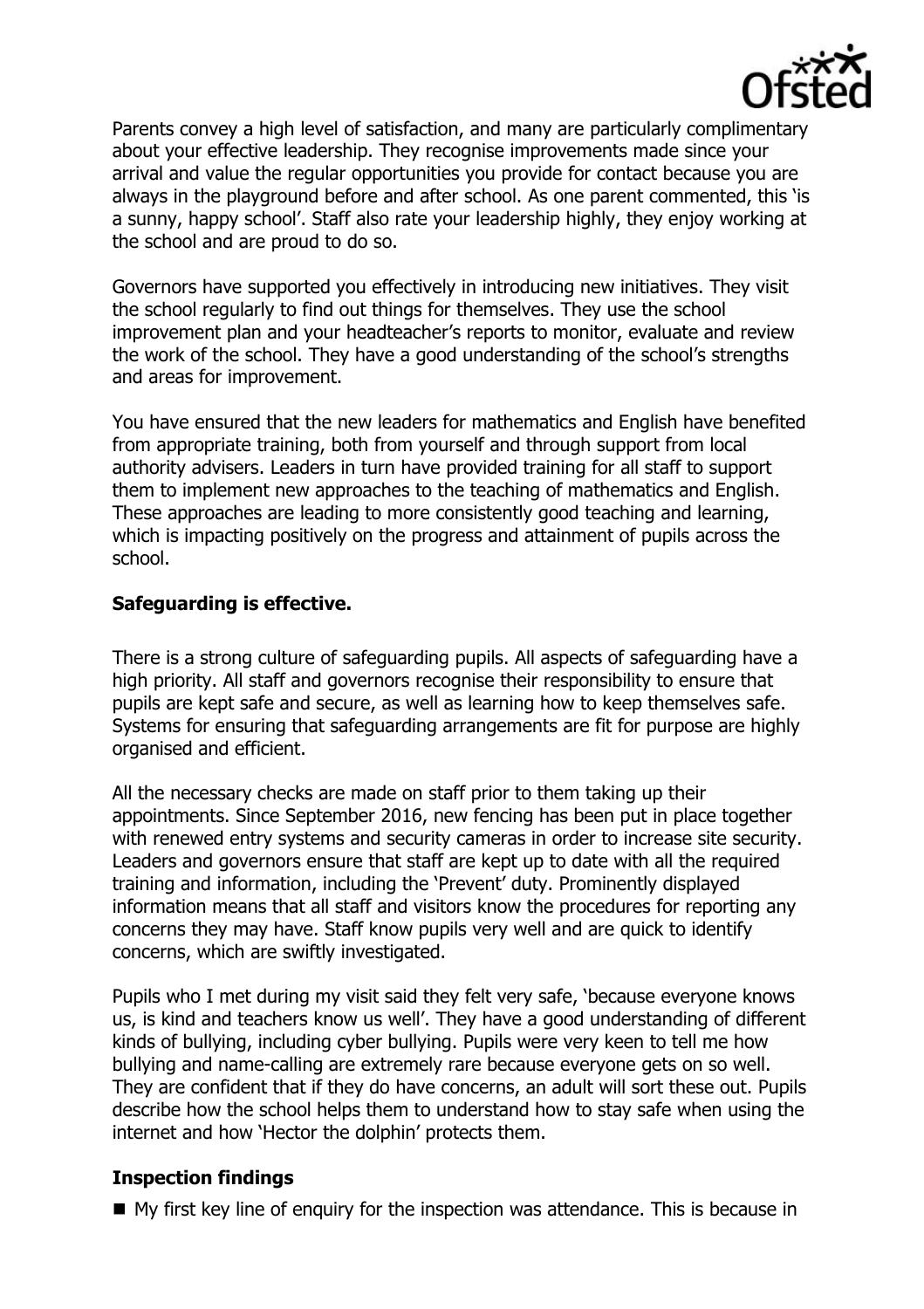

2016, overall attendance was below the national average and the absence and persistent absence rates for some pupils who were known to be entitled to free school meals were high. We established that the historic high absence and persistent absence rates for this group were explained by the illness of a very small proportion of pupils.

- You have robust procedures in place to follow up on absences and to encourage all pupils to attend regularly. There are rewards for high attendance, frequent reminders to parents about the importance of regular attendance and timely contact and support if any child's attendance starts to slip. Because of the actions taken, current attendance overall has improved and is in line with that seen nationally. However, there are still pupils whose attendance is below this. You presented case studies of the school's work to improve the attendance of these pupils and how this is bringing about improvement. Appropriate arrangements are in place to ensure that pupils attend regularly.
- The next area of focus was about attainment and pupils' rates of progress in reading, writing and mathematics in key stage 2, and whether differences between the attainment of boys and girls are diminishing. This is because outcomes in the 2016 key stage 2 tests were below the current government floor standards, indicating poor performance. There also were gaps between the attainment of boys and girls in reading, writing and mathematics. During this inspection, I found that you and your subject leaders for English and mathematics have acted swiftly to change the approaches to the teaching of reading, writing and mathematics, and have provided effective training for all staff to implement these changes successfully.
- Dedicated sessions now take place each day to teach the required reading skills in each year group. New texts were purchased and appropriately 'banded', and pupils, particularly the boys, now choose and enjoy books at the right level and that interest them. A high proportion of parents attend shared reading sessions with their children. As a result of the changes, pupils are reading more often and with more understanding. Reading skills have increased across key stage 2 and in key stage 1, representing good progress from pupils' starting points.
- Training in the teaching of writing has made staff more aware of the standards pupils must reach by the end of each year. There are now regular sessions for all pupils to write at length and more opportunities to write about interesting things that they are learning about in their topic work. The changes and additional support are ensuring that pupils who fall behind catch up quickly. You recognise that the quality of writing is not consistently good across the school. In addition, some work in topic books is not as well presented or of similar quality to pupils' work in their English books.
- Work in pupils' books shows that they are developing a deeper knowledge and understanding of mathematical skills and concepts as a result of teachers' improved teaching of 'mastery' in mathematics. During the inspection, we observed pupils using a range of mathematical resources, which they could manipulate to aid their understanding of key concepts.
- Work in pupils' books and school tracking information show that pupils in the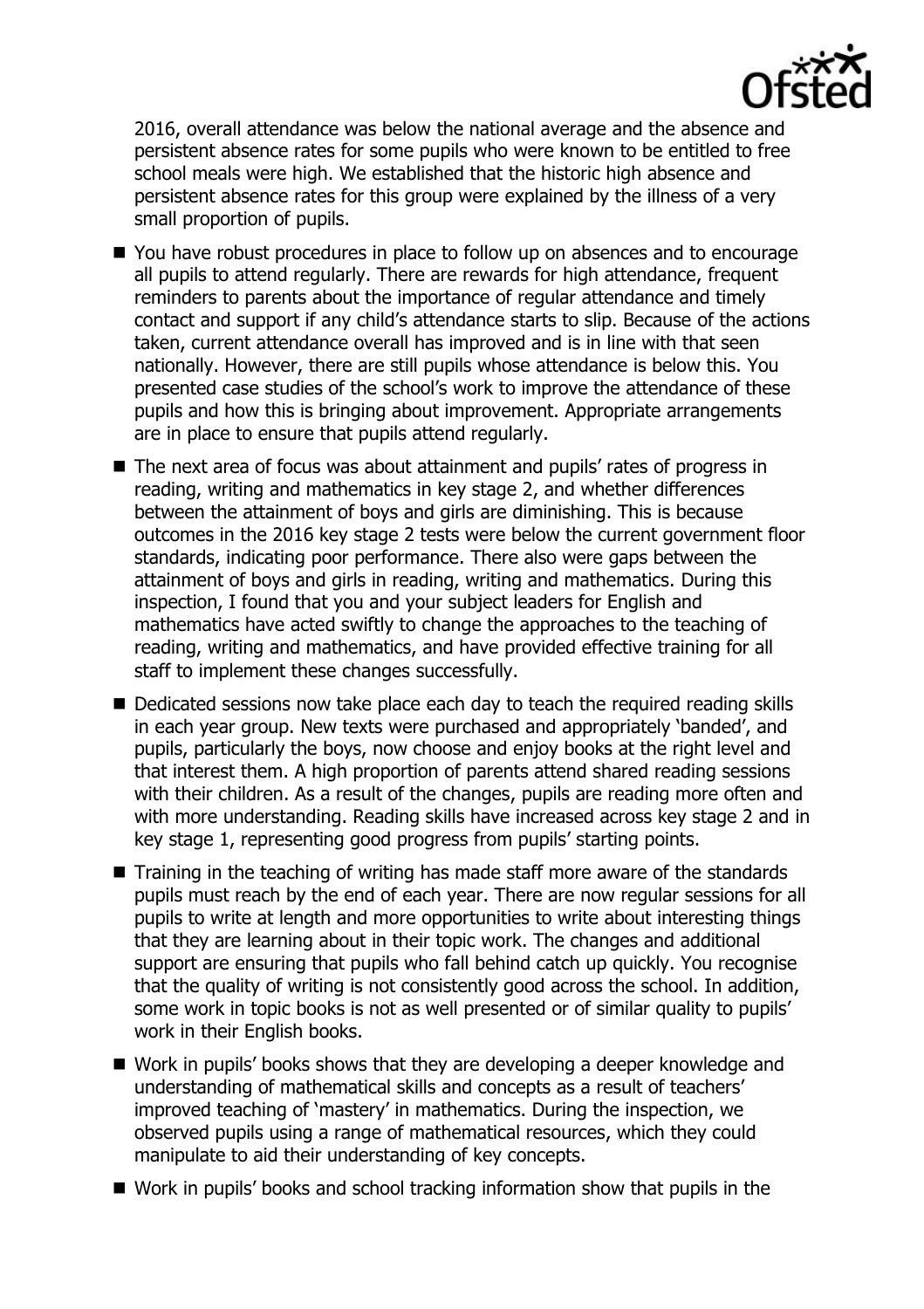

current Year 6 have made good progress this year. The proportions identified as on track to reach age-related expectations are above those seen nationally last year. The proportions expected to exceed age-related expectations are less secure and this is something that you have already identified as a priority. Differences between the attainment of girls and boys are diminishing.

- $\blacksquare$  I had a line of enquiry relating to achievement by the end of key stage 1 because the proportions of pupils who met age-related expectations in reading, writing and mathematics in 2016 were below that seen nationally. The strong outcomes in the Year 1 phonics check were not reflected in reading outcomes at the end of Year 2 in 2016. I wanted to check how good progress and attainment are currently in key stage 1 and whether pupils who did not meet the age-related expectations by the end of Year 2 last year have caught up in Year 3.
- **Previously, pupils did not have regular opportunities to develop their skills of** comprehension through inferring meaning from texts. They now have these, due to better and more structured teaching of reading. Consequently, key stage 1 pupils are becoming more confident and competent in all aspects of their reading.
- In mathematics lessons, pupils enjoy using resources and these help them to develop their understanding of key concepts and to work out answers to questions.
- In both Year 1 and Year 2, pupils are benefiting from more regular opportunities to write at length and because of this they are making good progress in their writing.
- The work in pupils' books supports the school's monitoring information, which shows that a higher proportion are on track to reach age-related expectations at the end of Year 2 this year. There is also evidence that more pupils are working at greater depth. Those currently in Year 3 have made good progress since the end of Year 2 and most are meeting the end-of-year standards.
- My final line of enquiry related to the progress that disadvantaged pupils and those who have special educational needs and/or disabilities are making. This is because they did not made good progress across key stage 2. You have reviewed how the additional funding received for the pupils is spent. Each pupil has an individual action plan tailored to their needs both within and outside school.
- $\blacksquare$  Meetings to check the progress of all pupils, including those who are disadvantaged and who have special educational needs and/or disabilities are held regularly and more focused support is now put in place for any who are falling behind. The impact of these actions is closely monitored to ensure that leaders know how effective they are. Your school's tracking information shows, and work in pupils' books confirms, that each group of pupils is making better progress across the school because of these actions.